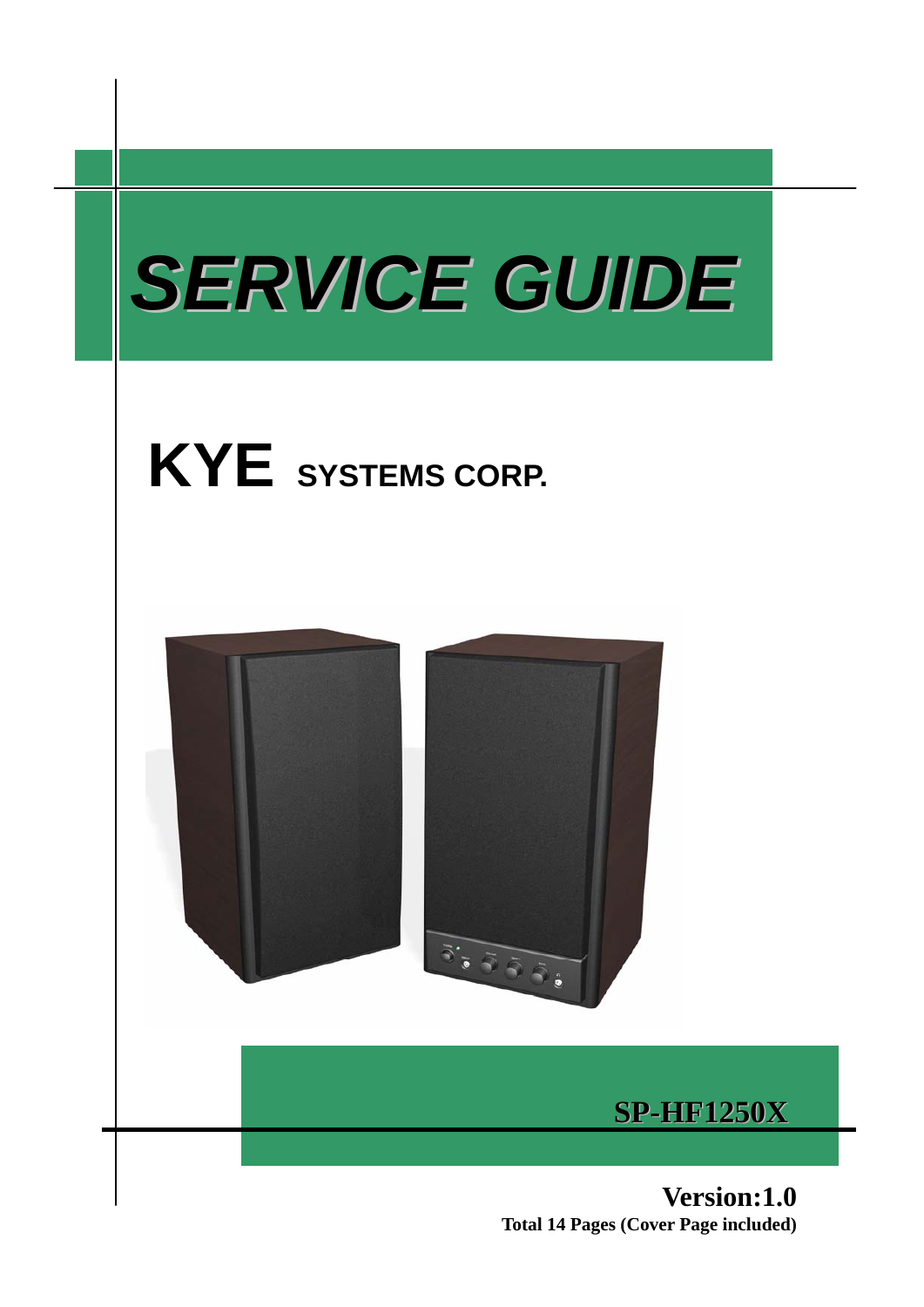

# **Revision History**

| Version       | Date                    | Changes |
|---------------|-------------------------|---------|
| $1\,$ . $0\,$ | <b>Official Release</b> |         |
|               |                         |         |
|               |                         |         |
|               |                         |         |
|               |                         |         |
|               |                         |         |
|               |                         |         |
|               |                         |         |
|               |                         |         |
|               |                         |         |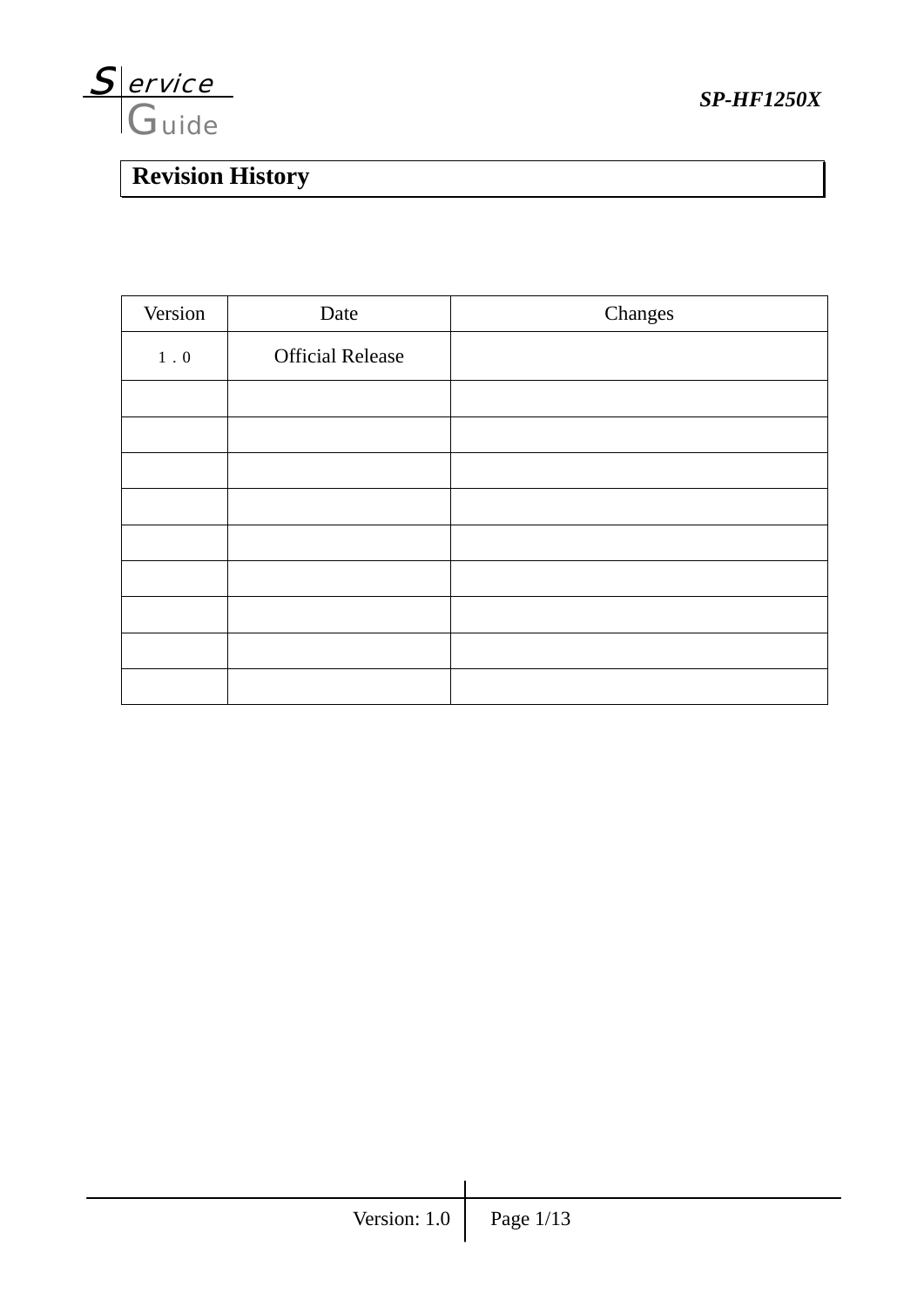

## **Table of Contents**

| Chapter1.              |                                                                |
|------------------------|----------------------------------------------------------------|
|                        |                                                                |
|                        |                                                                |
|                        |                                                                |
|                        |                                                                |
|                        |                                                                |
| Chapter2.              |                                                                |
| Chapter3.              |                                                                |
| Chapter4.              |                                                                |
| Chapter5.              |                                                                |
| Chapter <sub>6</sub> . |                                                                |
|                        | 6.1 Packing Requirement for sending the PCB Assembly by post12 |
|                        | 6.2 Short of Spare Parts while Repairing a Speaker System12    |
|                        |                                                                |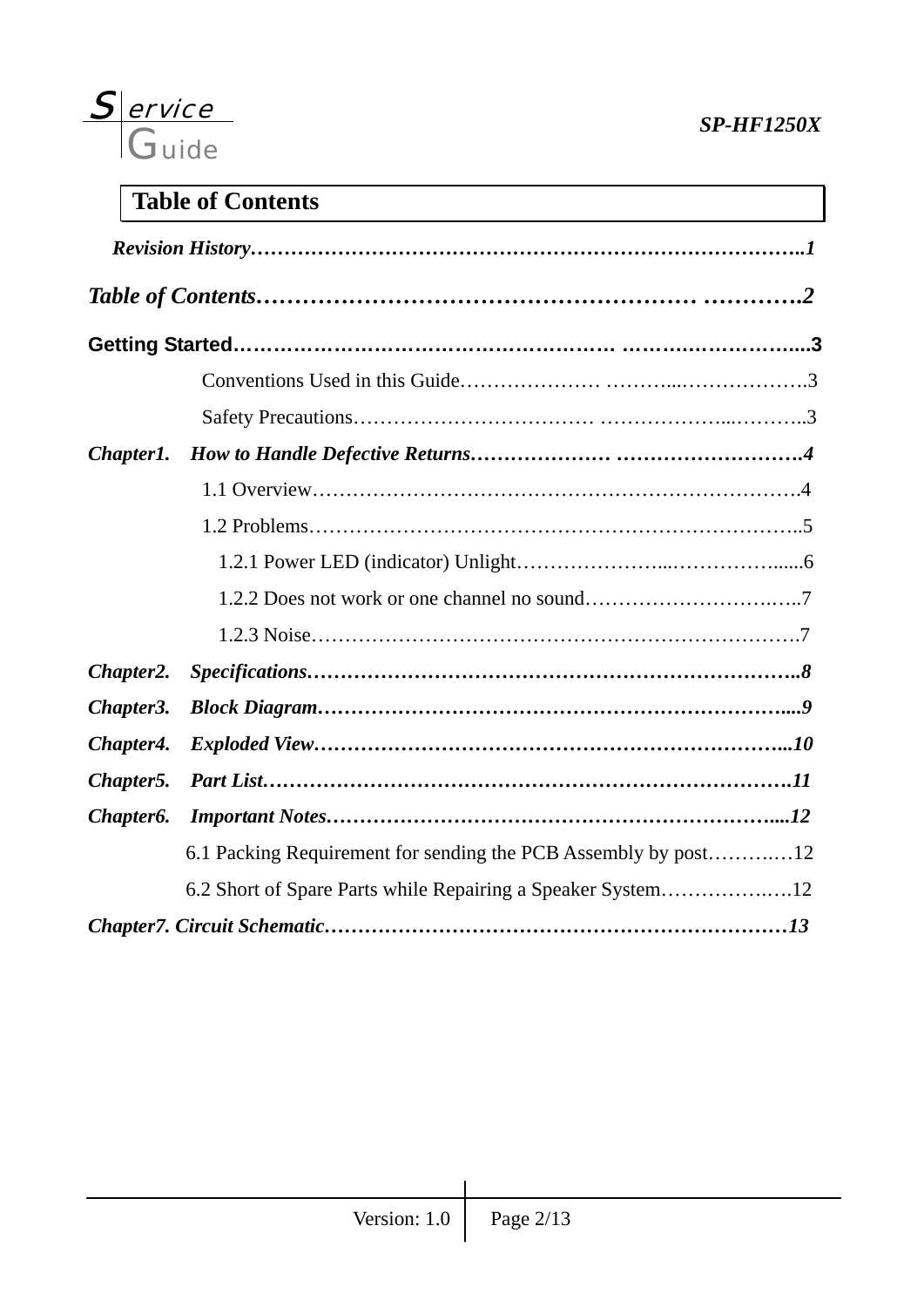

### **Getting Started**

## **Conventions Used in this Guide**



**Pay Special Attention: Instructions that are important to remember and may prevent mistakes.** 



**Caution: Information that, if not followed, may result in damage to the product.** 

## **Safety Precautions**

The following precautions should be observed in handling the speaker described in this guide: Place the speakers on a flat , level and stable surface.

Do not place the speakers in environments subject to mist, smoke, vibration, excessive dust, salty or greasy air, or other corrosive gases and fumes.

Do not drop or jolt the speakers.

Do not allow anything to drop into the subwoofer case through its ventilator, as it could result in fatal electric shock or fire.

Place the unit far enough from other equipments for good heat dissipation.

Disconnect the AC power cord from the AC outlet before performing any maintenance on the speakers.

Do not perform any maintenance with wet hand.

Prevent foreign substance, such as water, other liquids or chemicals, from entering the speakers while performing maintenance procedures on the speakers.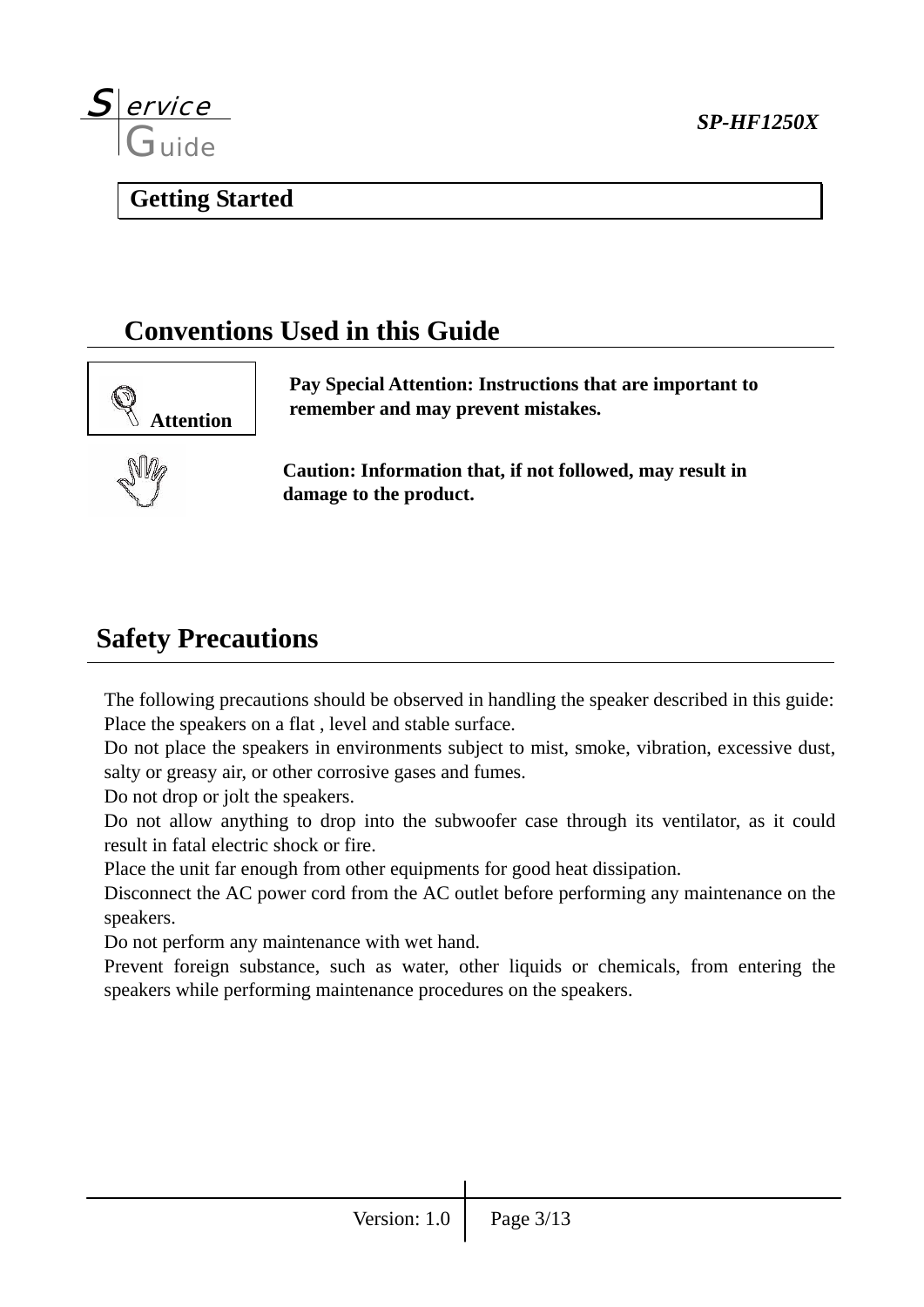### S ervice **Guide** ervice *SP-HF1250X*

## **Chapter 1. How to Handle Defective Returns**

**1.1 Overview**

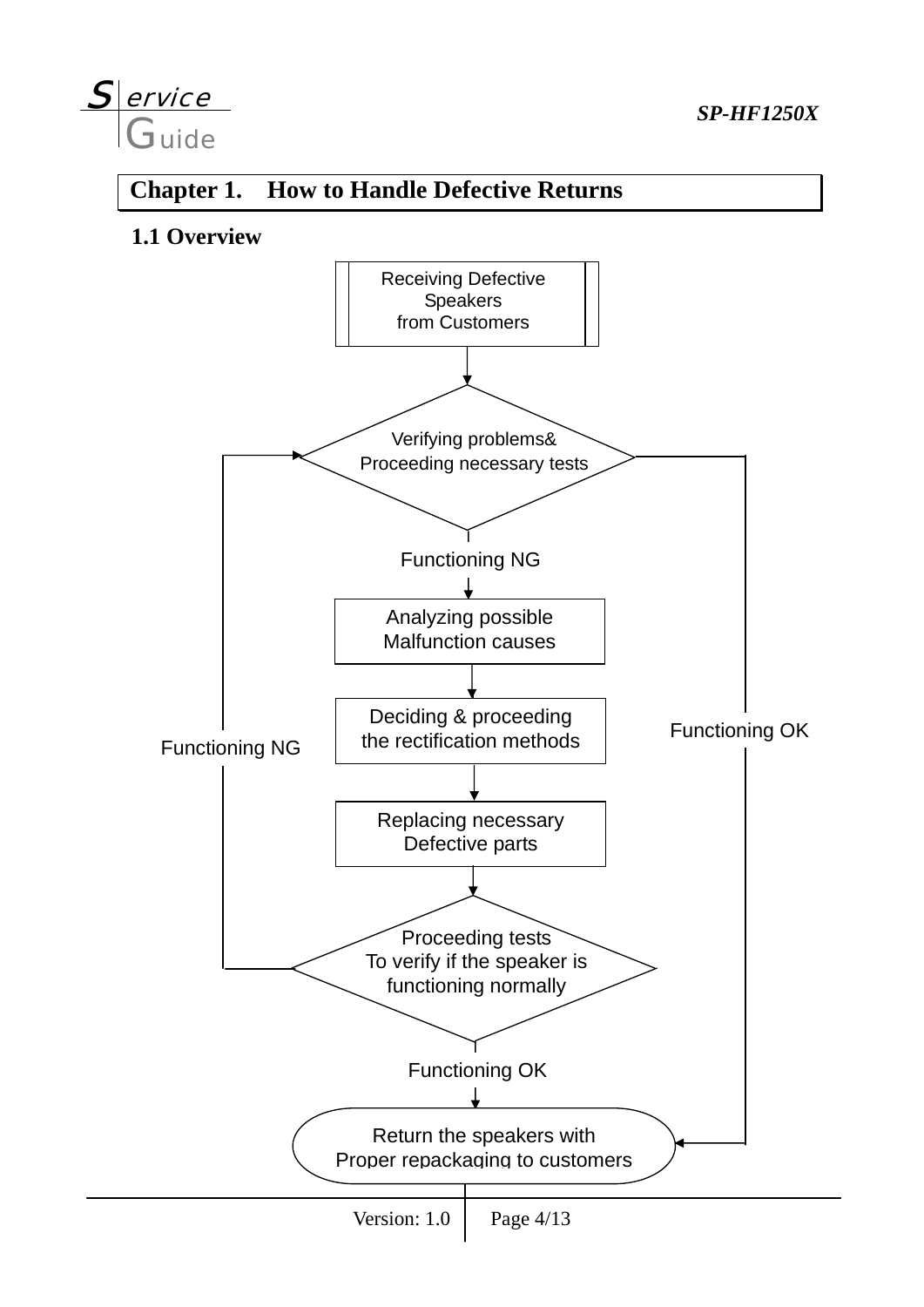

## **1.2 Problems**

| <b>Item</b> | <b>Problem descriptions</b>           |  |
|-------------|---------------------------------------|--|
| 1.2.1       | Power LED (indicator) unlight         |  |
| 1.2.2       | Does not work or one channel no sound |  |
| 123         | Noise                                 |  |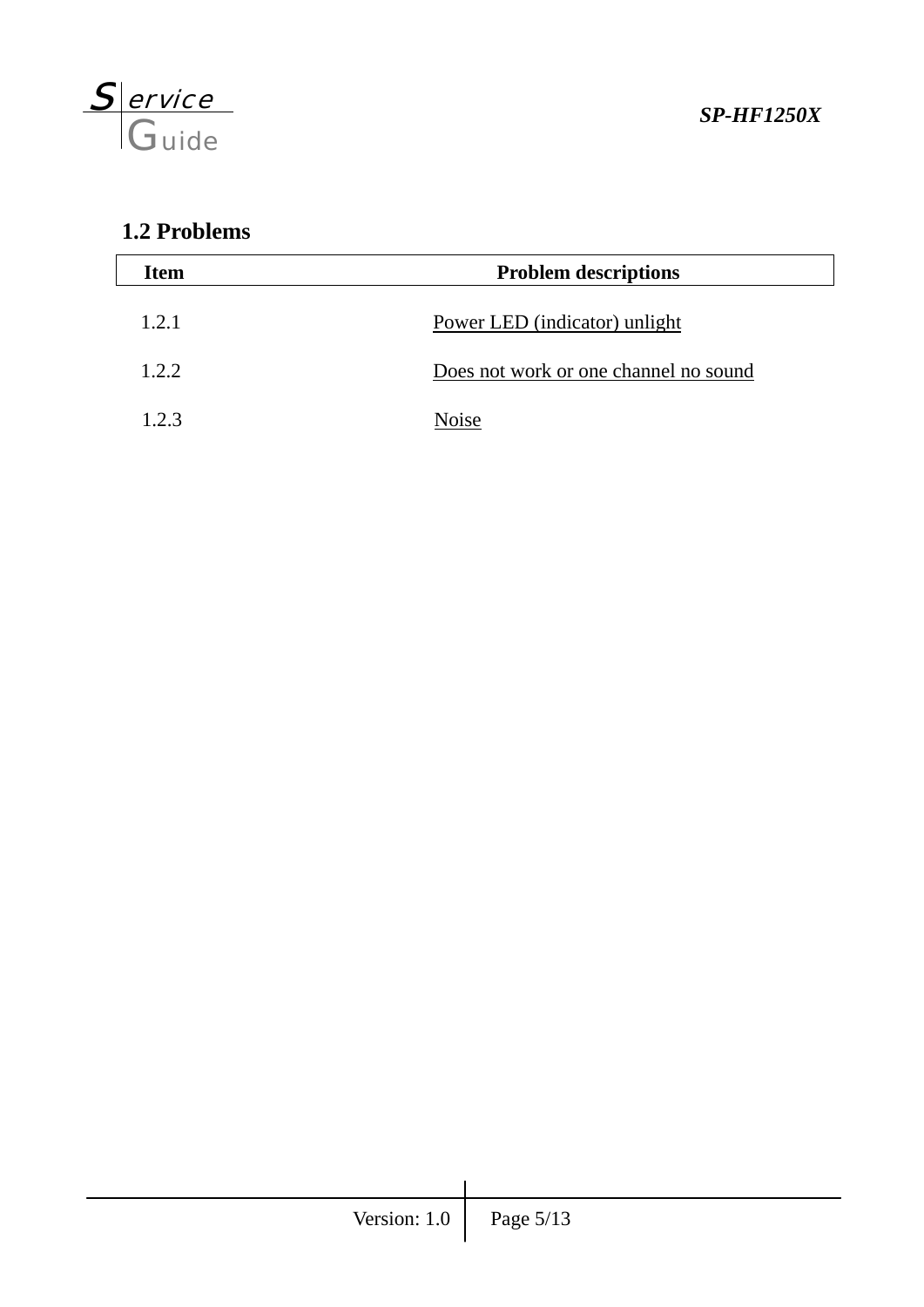



Please follow the numbered sequence marked withing parenthesis given in individual Flow chart, in that this is the best-recommended sequence to rectify the problems.

## **1.2.1 Power LED (indicator) unlight**

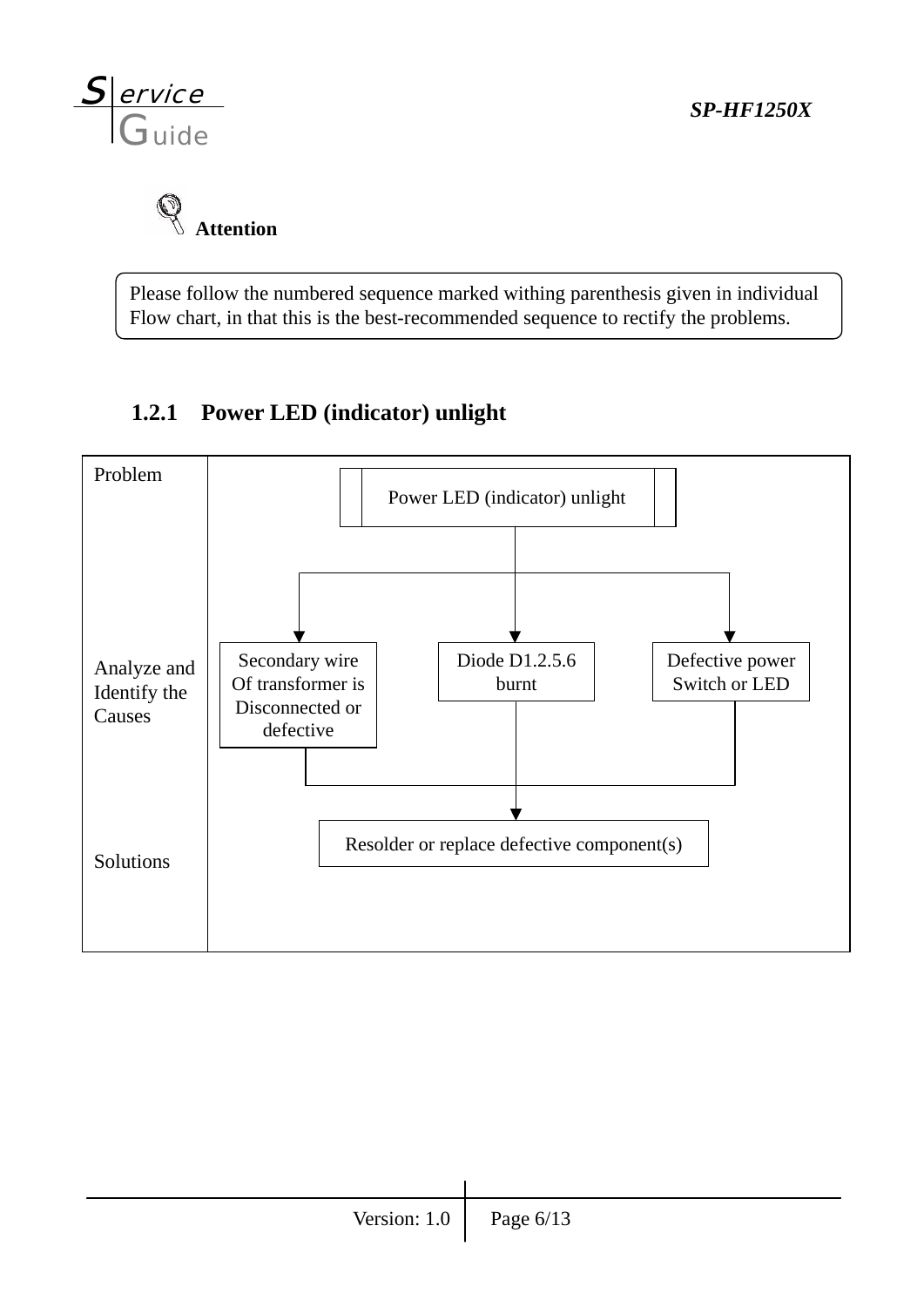



#### **1.2.2 Does not work jor jone channel no sound**

#### **1.2.3 Noise**



Version:  $1.0$  Page  $7/13$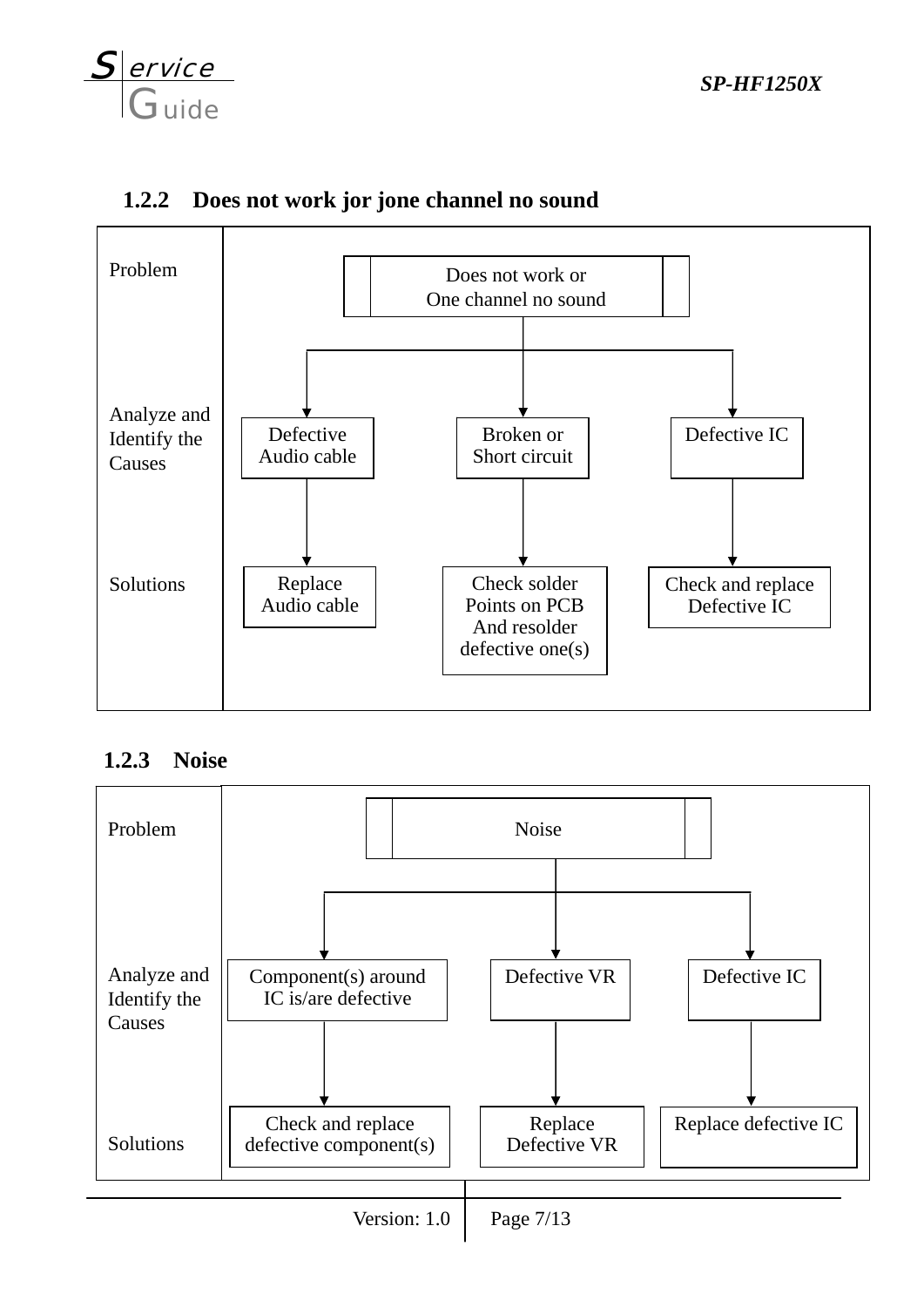

# **Chapter 2. Specifications**

| No.            | <b>DESCRIPTION</b>                    |                    | UNIT | <b>NOMINAL</b> | <b>LIMIT</b> |
|----------------|---------------------------------------|--------------------|------|----------------|--------------|
| 1              | <b>INPUT SENSITIVITY AT 10%</b>       |                    | mV   | 340            | $340+/-50$   |
| $\overline{2}$ | DISTORTION AT 1 KHz                   |                    | $\%$ | 0.15           | < 0.5        |
| 3              | <b>OUTPUT POWER AT 10% DISTORTION</b> |                    | W    | 18             | $18 + (-1)$  |
| $\overline{4}$ | <b>S/N RATIO</b>                      |                    | dB   | 74             | >60          |
| 5              | <b>CHANNEL SEPARATION</b>             |                    | dB   | 49             | >40          |
| 6              | FREQUENCY RESPONSE                    |                    |      |                |              |
|                | (DOWN 3dB)                            | (LOW)              | Hz   | 20             | $+/-10\%$    |
|                |                                       | (HIGH)             | KHz  | 20             | $+/-10%$     |
| 7              | HUM LEVEL (AT VOL. MIN.)              |                    | mV   | 1              | $\leq$ 3     |
|                | HUM LEVEL (AT VOL. MAX.)              |                    | mV   | 2.5            | $\leq$ 5     |
| 8              | <b>OPERATING VOLTAGE</b>              | MAX.253VAC         |      |                |              |
|                |                                       | <b>MIN. 207VAC</b> |      |                |              |
|                | <b>TEST CONDITION:</b>                |                    |      |                |              |
|                | 1) LOAD $4\Omega$                     |                    |      |                |              |
|                |                                       |                    |      |                |              |

2)RATED POWER 1 W

VOLUME AT MAX.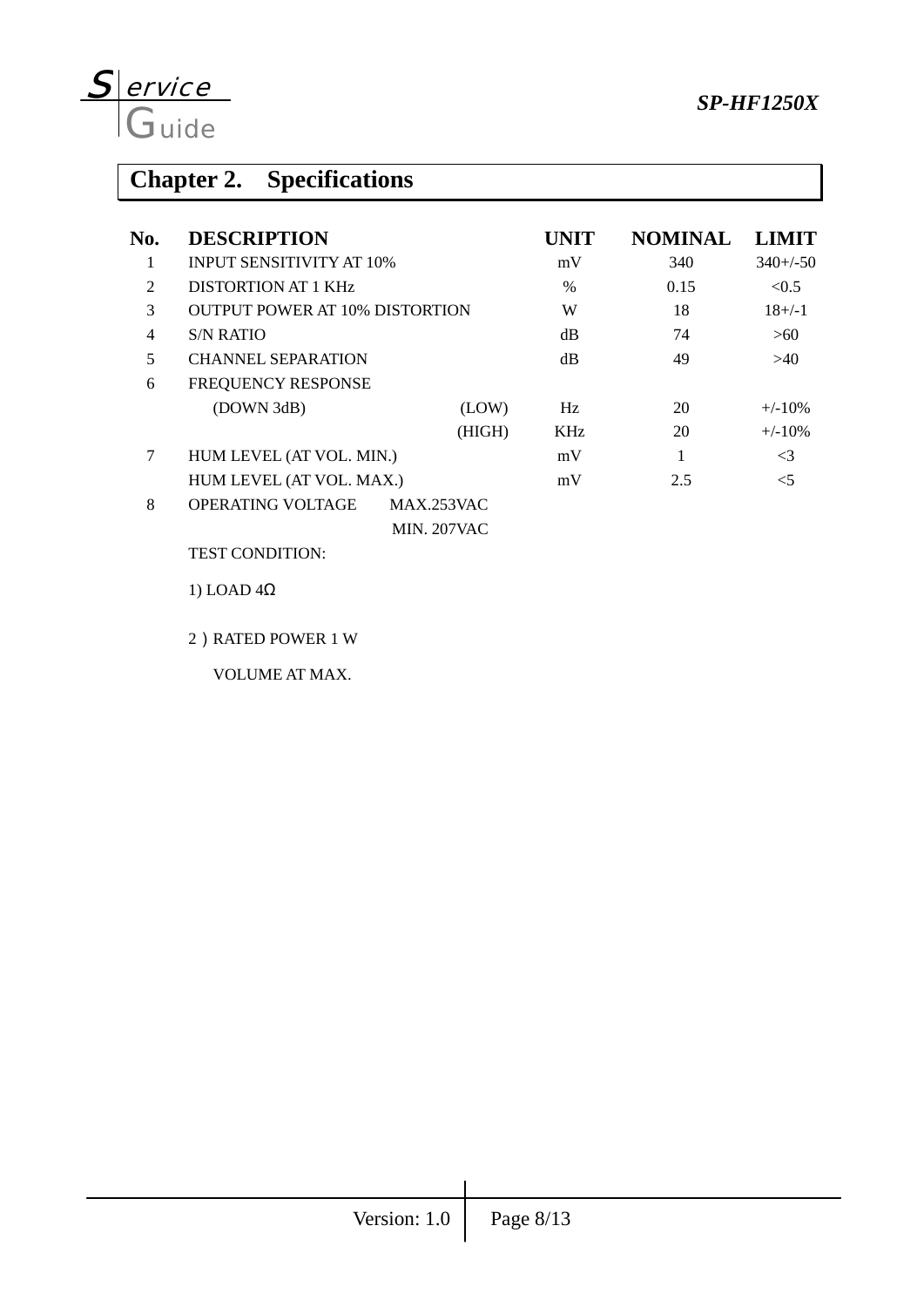

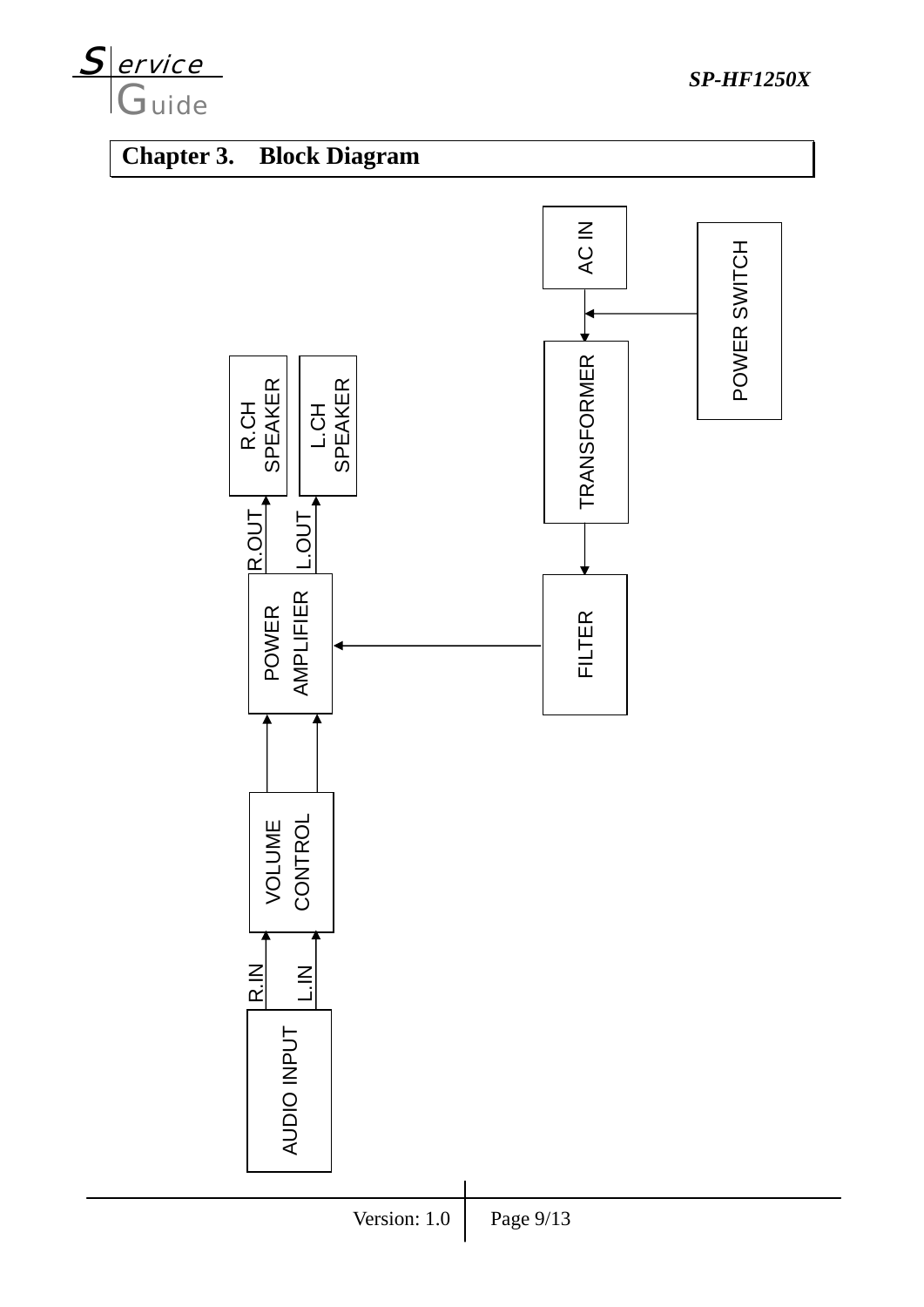

## **Chapter 4. Exploded View**

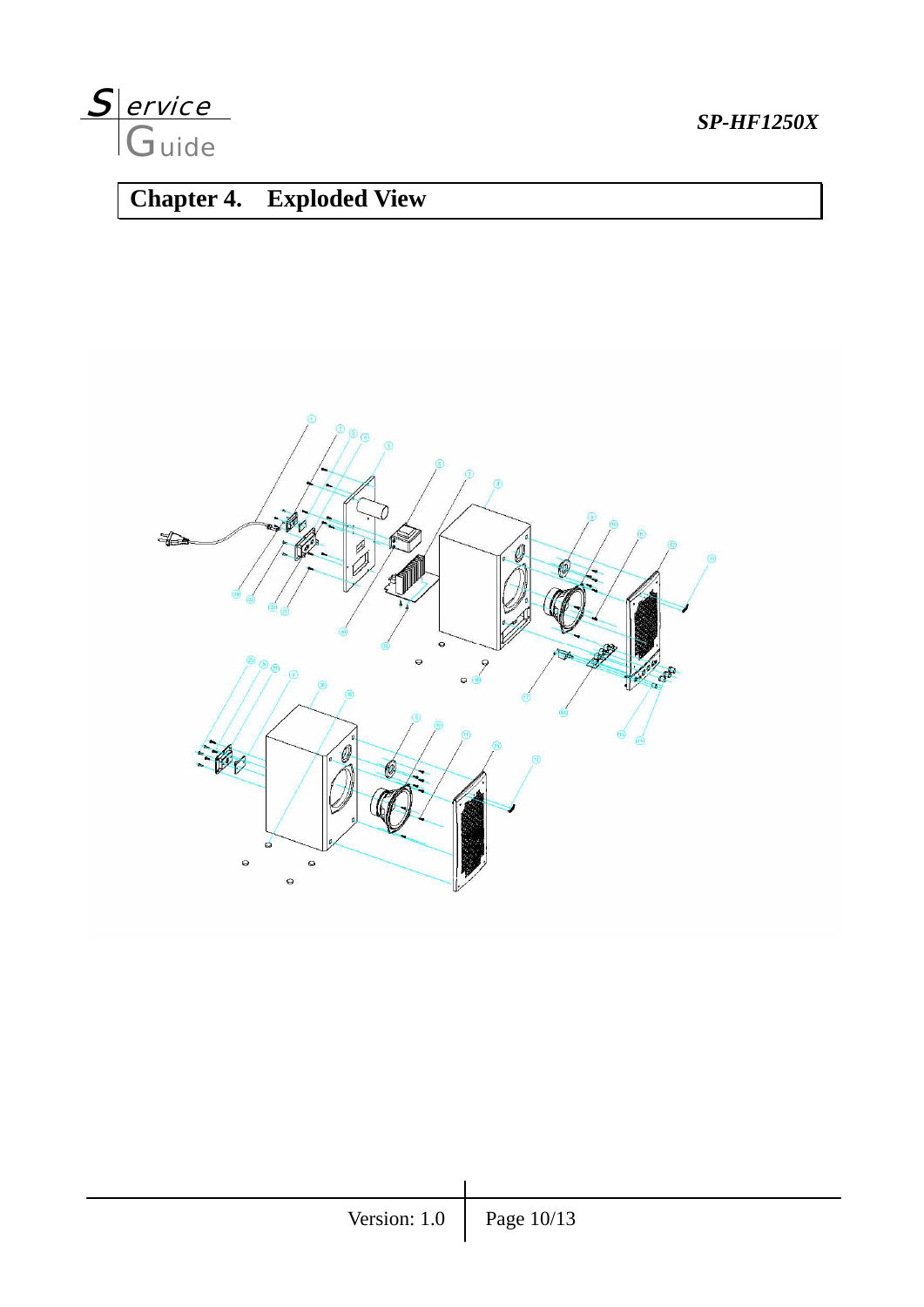

# **Chapter 5. Part List**

| Ref. No.       | Description                                                                            | RS Part No. | Mfr's Part No.  |
|----------------|----------------------------------------------------------------------------------------|-------------|-----------------|
| 1              | AC Cord, 5.9', Black Color 250V/2.5A 2PIN, CE<br>Output Panel, SP-HF1250X, Black Color |             | 17U2115125100-0 |
| $\overline{2}$ | RCA, Yellow Color<br>Input Panel, SP-HF1250X, Black Color                              |             |                 |
| 3              | Rear board, SP-HF1250X, Black Color 9T MDF<br>Transformer, 230V, 8V/250mA              |             | 0114HIPS00007-0 |
| 4              | Function PCB Assembly, SP-HF1250X, 94V0<br>Wrap board(L) SP-HF1250X, 12T MDF           |             | 1               |
| 5              | Speaker, $1''$ 4 $\Omega$ , 15W                                                        |             | 2021184084101-0 |
| 6              | Speaker, 5.25" 4Ω, 20W, Magnetically Shielded                                          |             | $\overline{2}$  |
| 7              | Screw, HSA3.5x16mm, Black<br>Cloth frame(L), SP-HF1250X, Black Color                   |             | 0114HIPS00021-0 |
| 8              | Badge, SP-HF1250X, Silver Color ABS<br>Knob, SP-HP1250X, Silver Color HIPS             |             | 1               |
| 9              | Button, SP-HF1250X, Silver Color HIPS<br>Control PCB Assembly, SP-HF1250X, 94V0        |             | 1003040910200-0 |
| 10             | Screw, PWPA2.6x10mm, Black<br>Rubber Foot One side tape glue                           |             | 1               |
| 11             | Screw, PPB 3x8mm, Black<br>Nut M4, Black Color                                         |             | 2225400020001-0 |
| 12             | Screw, BPA 3.5x20mm, Black<br>Screw, PWPB M4x16mm, Black                               |             | 1               |
| 13             | Screw, BPA 3x12mm, Black<br>Screw, BPA 3x10mm, Black                                   |             | 180103594V001-0 |
| 14             | Cloth frame(R), SP-HF1250X, HIPS Black Color<br>Wrap board(R), SP-HF1250X, 12T MDF     |             | 1               |
| 15             | Terminal board, SP-HF1250X, Black Color HIPS                                           |             | 9401040012500-0 |
| 16             |                                                                                        |             | 3               |
| 17             |                                                                                        |             | 0820150401312-0 |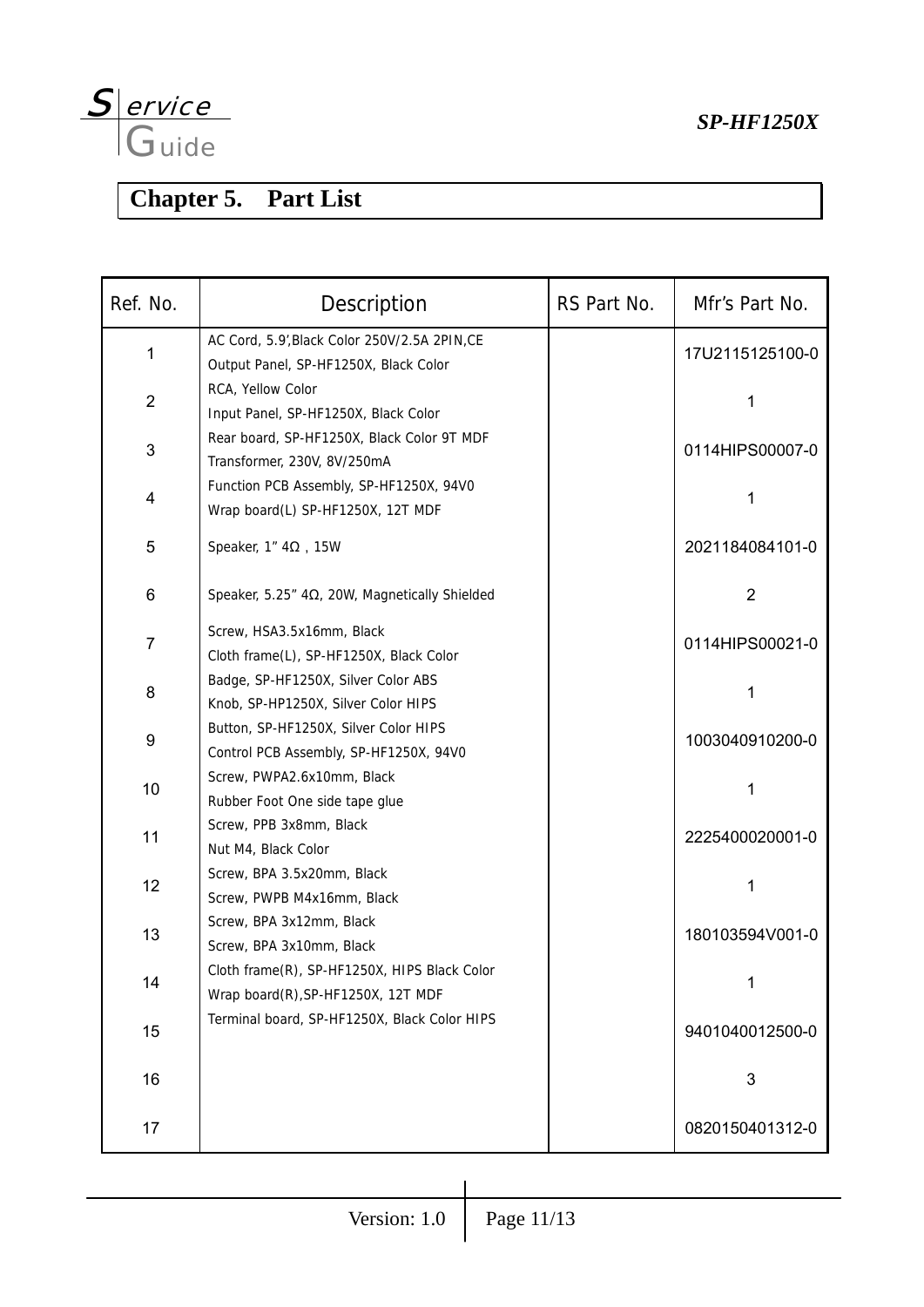| 18 |  | $\mathbf 1$     |
|----|--|-----------------|
| 19 |  | 084020045A112-0 |
| 20 |  | $\mathsf 3$     |
| 21 |  | 4102H35016A06-0 |
| 22 |  | $\overline{2}$  |
| 23 |  | 9101086078093-0 |
| 24 |  | $\mathbf 1$     |
| 25 |  | 01070ABS03001-  |
| 26 |  | 01              |
| 27 |  | 0107HIPS00001-0 |
|    |  | $\mathbf 1$     |
|    |  | 0107HIPS81001-0 |
|    |  | $\overline{2}$  |
|    |  | 180303594V001-0 |
|    |  | 1               |
|    |  | 4102N26010A02-0 |
|    |  | 1               |
|    |  | 4311020050010-0 |
|    |  | 1               |
|    |  | 4101P30008B02-0 |
|    |  | 1               |
|    |  | 4107300402020-0 |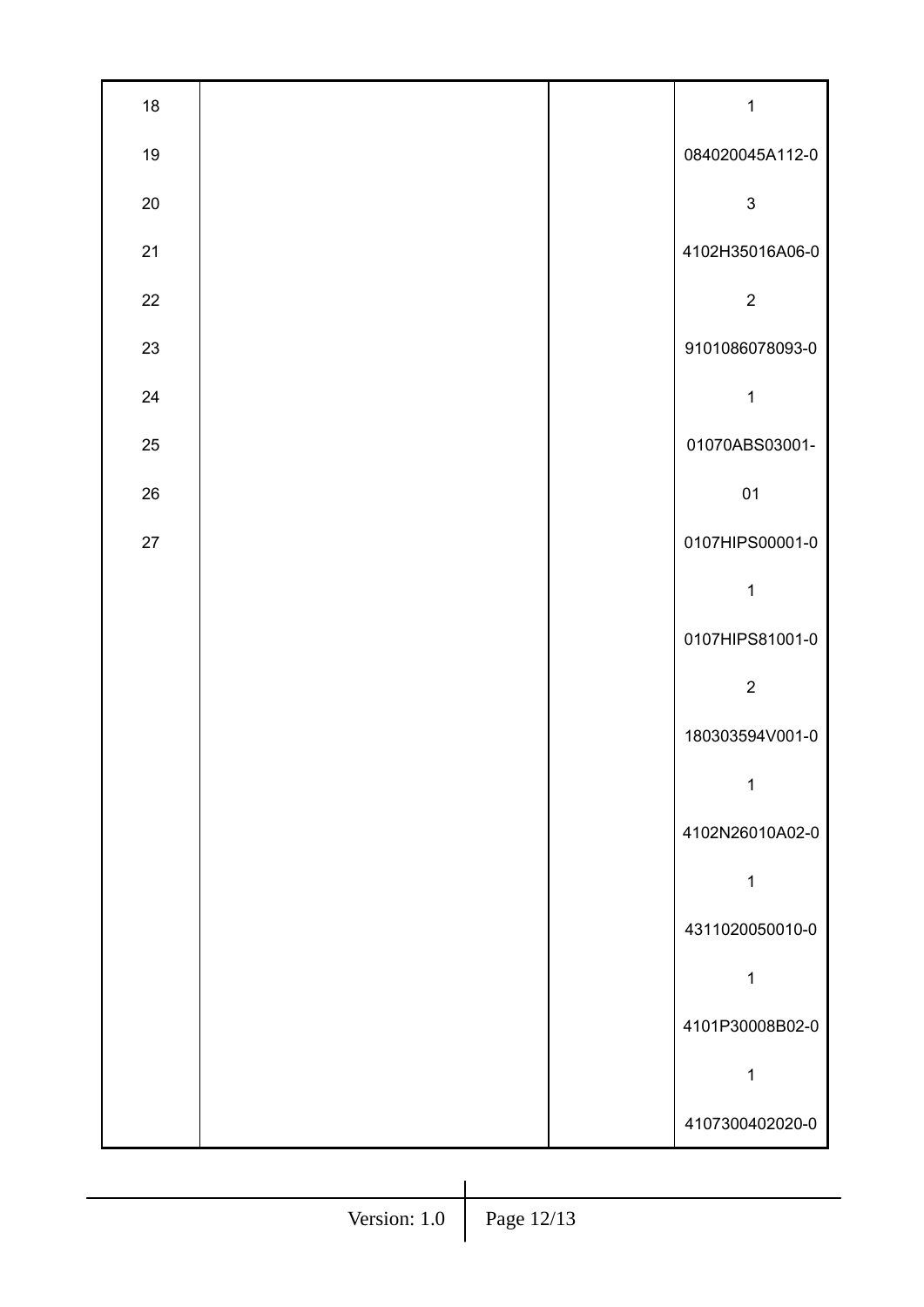|  | $\mathbf 1$     |
|--|-----------------|
|  | 4102B35020A02-0 |
|  | 1               |
|  | 4101N40060B02-0 |
|  | 1               |
|  | 4102B30012A02G  |
|  | 01              |
|  | 4102B30010A02-0 |
|  | $\mathbf 1$     |
|  | 9101086078105-0 |
|  | $\mathbf{1}$    |
|  | 9401030011760-0 |
|  | 1               |
|  | 0114HIPS00017-0 |
|  | 1               |
|  |                 |
|  |                 |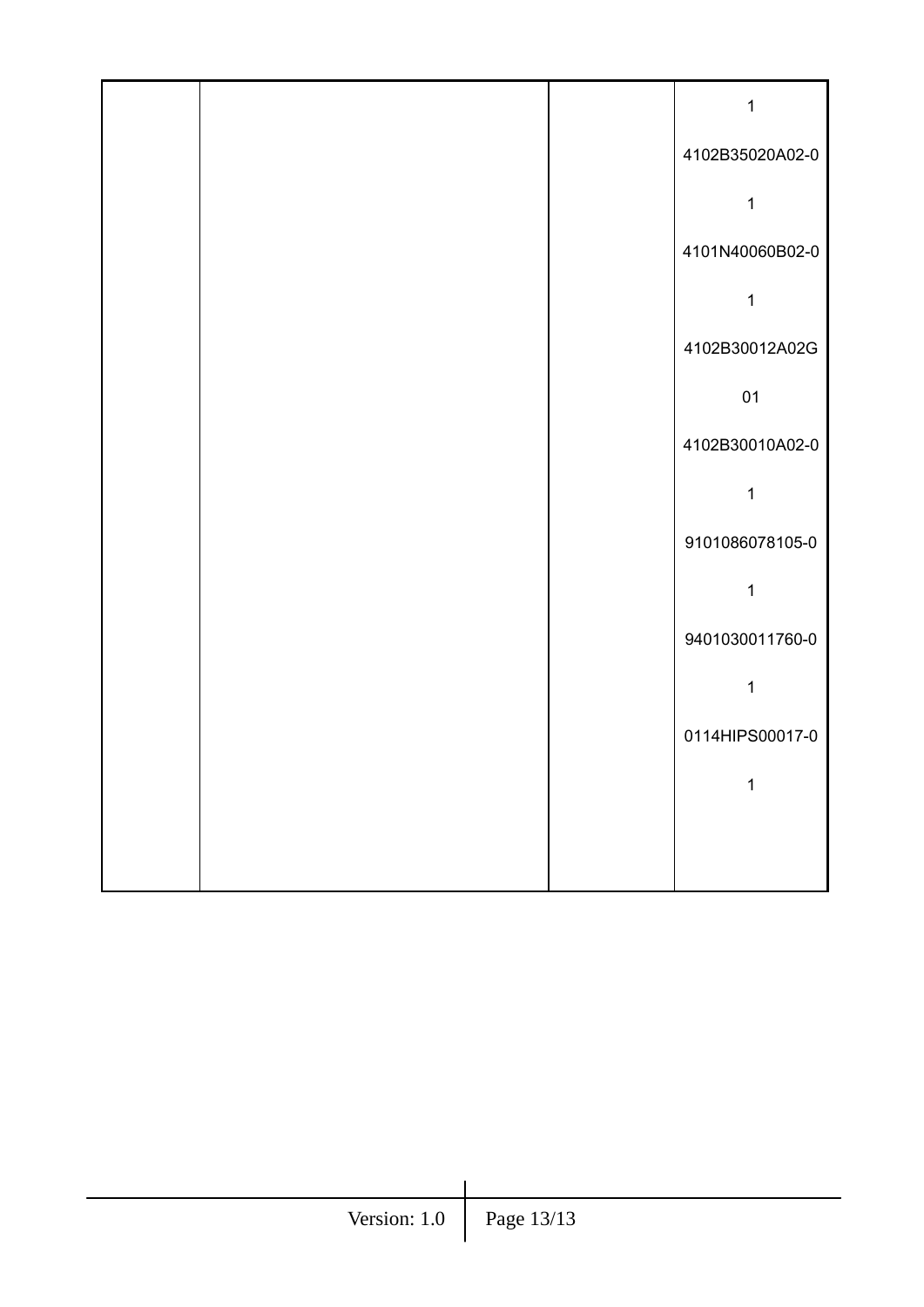

### **Chapter 6. Important Notes**

6.1 Packing requirement for sending the PCB assembly by post

 PCB assembly is a kind of sophisticated electronic circuit board. Well packing Will be required when sending them by post.

 \*Some sophisticated IC components are mounted on the PCB assembly, hence it is necessary to pack each PCB assembly with a separate static protecting bag, in order to avoid static electricity.

 \*Reliable external packing is also very important when sending the PCB assembly by post, in that it would avoid unnecessarily lost or damage.

6.2 Short of spare parts while repairing a speaker system

 If you are short of spare parts when you have some spesker systems waiting to be repaired,it would be recommended to take the necessary parts from one Speaker system,so that you may haye the as many speaker systems